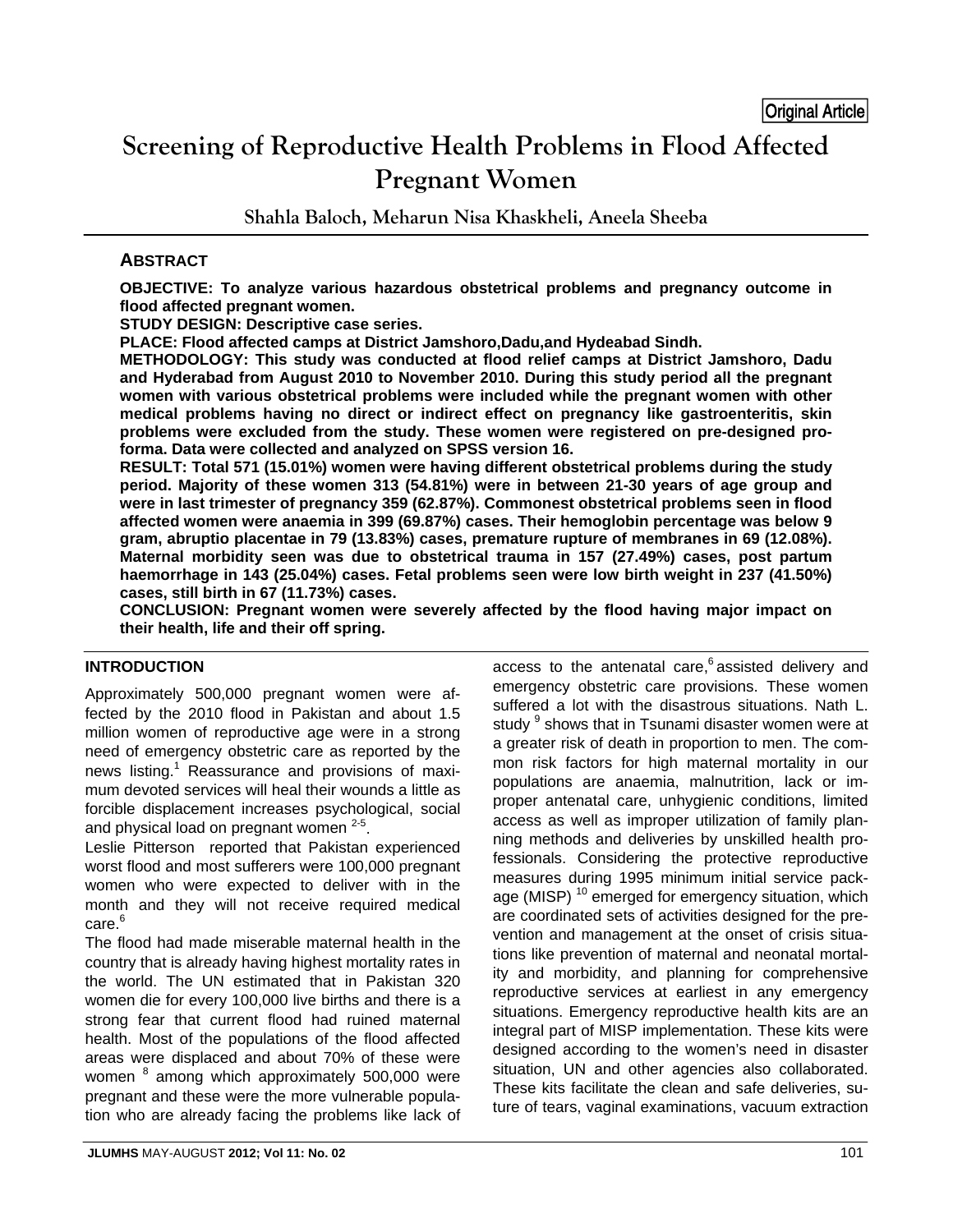delivery, referred level kits and blood transfusion kits. We are also in strong need for preparation and provision of such kits during disastrous situations.

The rationale of the study is to analyze the various obstetrical problems which had increased the maternal and fetal mortality and morbidity in this disaster.

# **METHODOLOGY**

This study was conducted at 10 flood relief camps at District Dadu, Jamshoro and Hyderabad Sindh and related referral hospitals from August 2010 to October 2010. These camps were visited fortnightly for three months. All the pregnant women with various obstetrical problems during antenatal period, during labour and in post natal period were included in the study, while the pregnant women with other medical problems having no direct or indirect effect on pregnancy like gastroenteritis, skin problems were excluded from the study. These women were registered on predesigned proforma with variables like demographic characteristics, age, parity, gestational period, symptomatology, mode of delivery, place of delivery, and complication during delivery, post natal period, maternal and fetal out come. The data were collected and analyzed on SPSS version 16. The variables were measured in terms of frequency, percentages, and mean with standard deviation.

# **RESULT**

Majority 313 (54.81%) of pregnant women were between 21 and 30 years of age and among them 352 (61.64%) were grand multiparous (Para 4 and above). Most 359 (62.87%) of these women were in their third trimester of pregnancy. Common mode of delivery was spontaneous vaginal in 423 (74.08%) women and was conducted in different places like flood relief camps 96 (16.81%), and at local hospitals 225 (39.40%), only 207 (36.25%) women were referred to tertiary care hospital **(Table I)**. Frequent problems seen in pregnant women were anaemia in 399 (69.87%) cases, these women were having hemoglobin level less than 9 gram percent, threatened abortion in 27 (4.72%) cases and abruptio placentae in 79 (13.83%) cases **(Table II)**. Complications seen in mothers were obstetrical trauma in 157 (27.49%) cases, Post partum haemorrhage in 143 (25.04%) cases, puerperal sepsis in 86 (15.06%) cases and 53 (9.28%) mothers died. Fetal complications seen were very low birth weights in 84(14.71%) and 153 (26.79%) cases, still birth was seen in 67 (11.73%) cases, intrauterine death in 78 (13.66%) cases and

early neonatal death in 120(21.01%) cases **(Table III)**.

### **TABLE I:**

#### **DEMOGRAPHIC CHARACTERISTICS (n=571)**

| Demographic<br><b>Characteristics</b>             | No. of<br>cases | Percentage |
|---------------------------------------------------|-----------------|------------|
| Age<br>$a:$ > 20 years                            | 79              | 13.83      |
| b: 21-30 years                                    | 313             | 54.81      |
| $c: 31$ and above                                 | 179             | 31.34      |
| <b>Parity</b><br>a: primi parous                  | 56              | 9.80       |
| b. Para: 1-3                                      | 163             | 28.54      |
| c: Para 4 and above                               | 352             | 61.64      |
| <b>Gestational Period</b><br>a:up to 20 weeks     | 43              | 7.53       |
| b: 21-30 weeks                                    | 169             | 29.59      |
| c: 31-40 weeks                                    | 359             | 62.87      |
| <b>Mode of delivery</b><br>a. Spontaneous vaginal | 423             | 74.08      |
| b. Assisted vaginal                               | 31              | 5.42       |
| c. Abdominal                                      | 74              | 12.95      |
| <b>Place of delivery</b><br>a. Flood Relief Camp  | 96              | 16.81      |
| b. Local hospital                                 | 225             | 39.40      |
| c. Referred to tertiary hospital                  | 207             | 36.25      |

#### **TABLE II: OBSTETRICAL PROBLEMS IN FLOOD AFFECTED FEMALES (n=571)**

| <b>Obstetrical Problems</b>               | No. of<br>cases | Percentage |
|-------------------------------------------|-----------------|------------|
| Anaemia                                   | 399             | 69.87      |
| Abruptio Placentae                        | 79              | 13.83      |
| Threatened abortion                       | 27              | 4.72       |
| Preterm premature rupture<br>of membranes | 69              | 12.08      |
| <b>Obstructed Labour</b>                  | 53              | 9.28       |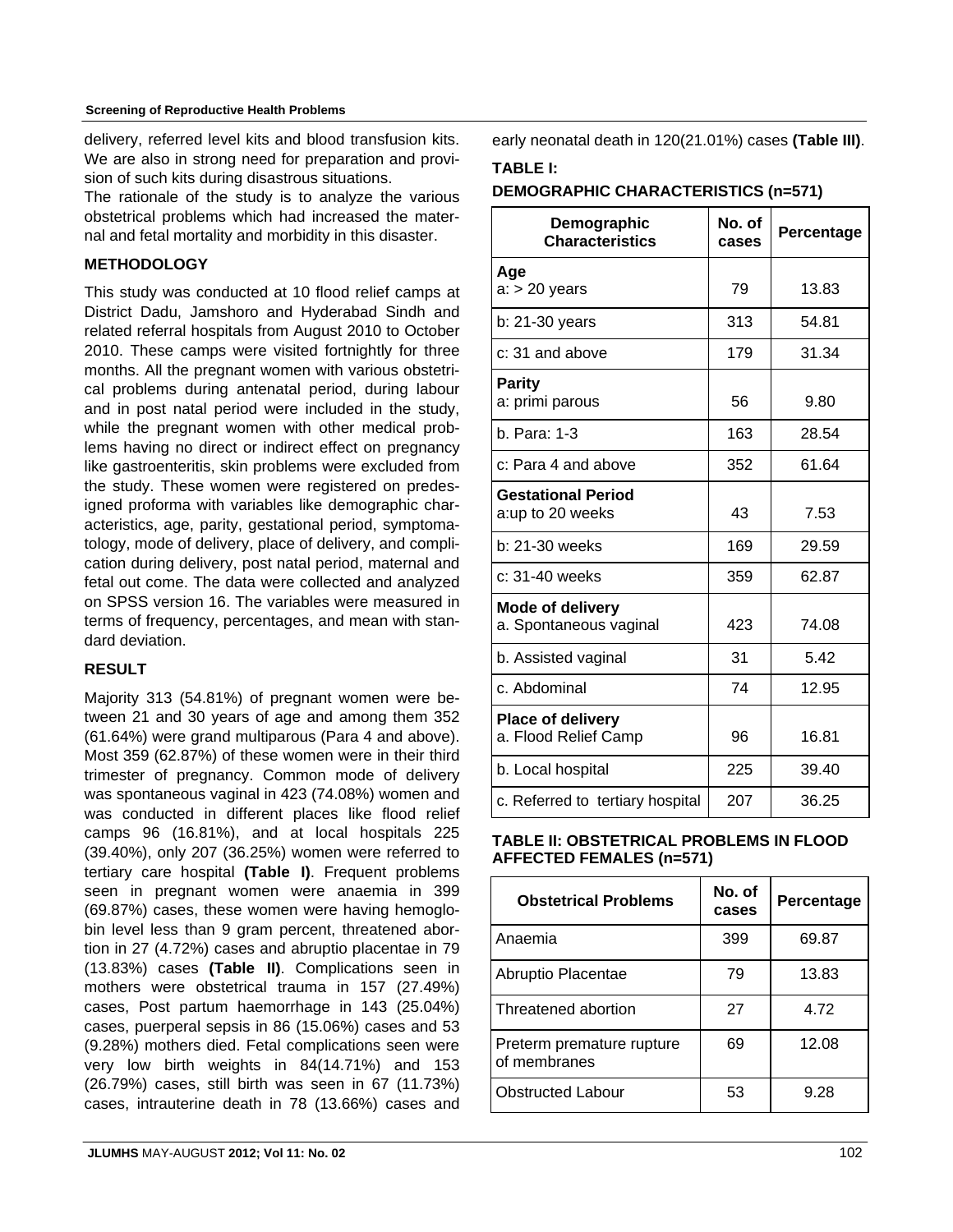| TABLE III: OUTCOME OF PREGNANCY (n=571)                                                                                   |                               |                                           |  |  |
|---------------------------------------------------------------------------------------------------------------------------|-------------------------------|-------------------------------------------|--|--|
| Out come                                                                                                                  | No. of cases                  | Percentage                                |  |  |
| <b>Maternal</b><br>a. Normal<br>b. Obstetrical Trauma<br>c. Post partum<br>haemorrhage<br>d. Puerperal sepsis<br>e. Death | 142<br>157<br>143<br>86<br>53 | 24.86<br>27.49<br>25.04<br>15.06<br>09.28 |  |  |
| Fetal out come:<br>I. Abortion<br>II. Alive with                                                                          | 17                            | 2.97                                      |  |  |
| A: Apgar Score:<br>a. Normal<br>Low<br>b                                                                                  | 296<br>232                    | 51.83<br>40.63                            |  |  |
| <b>B: Fetal weight</b><br>a. 1-1.5 kg<br>b. $1.6 - 2.5$ kg<br>c. 2.6-3.5 kg                                               | 84<br>153<br>291              | 14.71<br>26.79<br>50.96                   |  |  |
| C. Fetal viability<br>a: alive at birth<br>b: still birth<br>c: Intrauterine death<br>d: Early neonatal death             | 383<br>67<br>78<br>120        | 67.07<br>11.73<br>13.66<br>21.01          |  |  |

|  | Shania Baluch, Menarun Nisa Khaskhell, Aneela Sheeba |  |
|--|------------------------------------------------------|--|
|  |                                                      |  |

# **DISCUSSION**

Floods are common natural disasters having major impact on the life of the human being. Women's are most vulnerable and especially the pregnant women and their offspring's, these both are already at great risk of their health and life in developing countries like ours, same is reported by Meleis Al study.<sup>11</sup>

In this study the major group affected was between 21 -30 years 313 (54.81%) and 352(61.64%)were the grand multiparous women this could be due to lack of utilization of contraceptive services and poor literacy rate while the pregnant women under 20 years of age were less 79 (13.83%) , this is consistent with Hamilton BE etal study.<sup>12</sup>

In this study 359 (62.87%) women were in their last trimester of pregnancy comparing with other studies 10,13-14 from Tsunami affected countries liked Indonesia, Thailand, Srilanka, India and Maldives. Out of 1500,000 pregnant women at the time of disaster, 50,000 (33.33%) women were in third trimester of pregnancy, while in the India alone out of 8300 pregnant women affected in Tsunami region among which 1380 (16.62%) women were in last three months of pregnancy.8 This could be due to the fact that women tend to seek health care in third trimester more than early pregnancy. The women having early pregnancy

were not concerned about their health issue, instead they were much worried about the problem of disaster. In this study 223(39.05%) women were referred to tertiary care hospitals due to various obstetrical complications like prolonged labour or obstructed labour, abruptio placentae, severe anaemia in pregnancy due to the poor quality or no antenatal care in disastrous situations and unattended labour, as also reported by Zofeen study $8$ . In this study maternal (9.28%) and perinatal (21.01%) mortality rate was high. This could be due to poverty, malnutrition, neglected labour, late referral to health facilities, poor general maternal health, increased burden on health facility centers having less equipment, lack of trained staff and blood transfusion facilities in emergency situations. Same is reported by other studies  $15-78$  that in countries where neonatal health and maternal health was a great challenge before Tsunami disaster these both populations suffered a lot with major impact on their health and life with this natural disaster.

# **CONCLUSION**

Flood had endangered the health and life of the pregnant women and their offsprings. The maternal and fetal mortality rate was quite high. The maternal mortality rate found was three times more than general maternal mortality rate of our country. The different risk factors were avoidable with proper health planning.

#### **REFERENCES**

- 1. News Listing. SOGC support relief efforts in Pakistan, International Women's Health Program http://iwhp.sogc.org/Index.
- 2. Carballo M, Simic S. Health in countries torn by conflict: Lessons From Sarajevo, Lancet 1996; 348:872-5
- 3. Cordero JF. The epidemiology of disasters and adverse reproductive outcomes; lesson learned. Envir Health Persp 1993;101 (Suppl 2): 131-6.
- 4. Meyers J, Lobis, Dakkak H. UN process indicators: the key to measuring maternal mortality reduction Forced migration. Review 19 January 2004.
- 5. Chang HL, Chang TC, Lin TY, Kuo SS. Psychiatric morbidity and pregnancy outcome in disaster areas of Taiwan 921 earth quake. Psychiatry Clin Neurosci 2002; 56: 193-44.
- 6. Pitterson L. For Pakistan's pregnant women safe deliveries depend on humanitarians aid Media Global voice of the Global South. http:// www.media global.org/article/2010-09-11/.
- UN agency spotlights plights of pregnant women in Pakistani Flood Zone. http://www.un.org/apps/ news/story.asp? News 1D=35837.